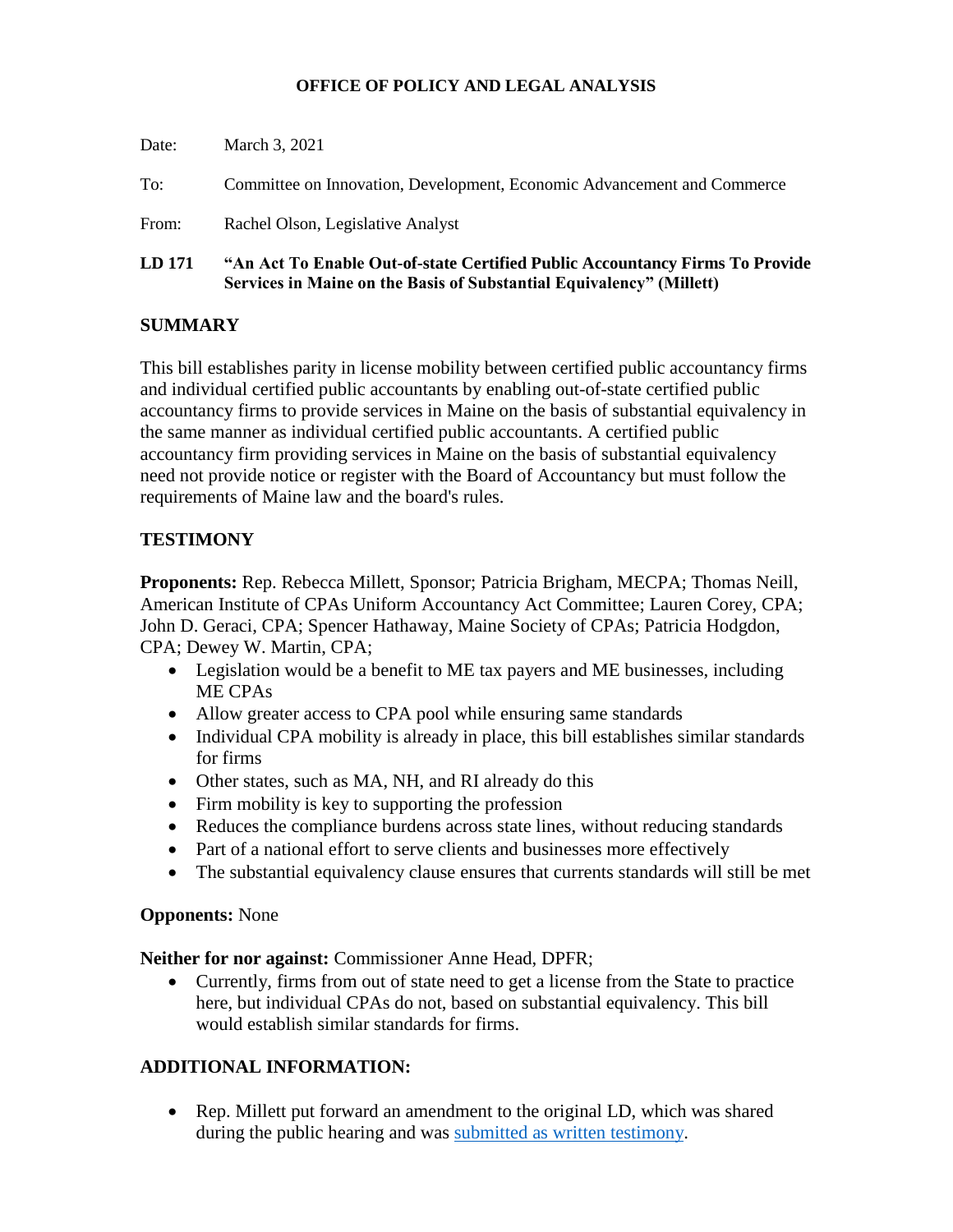## **FISCAL IMPACT:**

- Fiscal Note not required.
	- o [Fiscal Detail and Notes:](http://www.mainelegislature.org/legis/bills/bills_130th/fiscalpdfs/FN017101.pdf) This bill may result in a decrease in the amount of dedicated revenue received by the Board of Accountancy within the Office of Professional and Occupational Licensing, Department of Professional and Financial Regulation for licensing fees. The amount is expected to be minor.

### **LINKS:**

- [LD 171 Original Bill](http://www.mainelegislature.org/legis/bills/getPDF.asp?paper=HP0124&item=1&snum=130)
- [Testimony](http://www.mainelegislature.org/legis/bills/display_ps.asp?ld=171&PID=1456&snum=130)

References to current statute

#### 32 MRSA §12201. Definitions sub-§3-A, ¶ A-D

**3-A. Attest service.** "Attest service" means providing the following services:

A. Any audit or other engagement to be performed in accordance with the Statements on Auditing Standards, SAS; [PL 1999, c. 245, §1 (NEW).]

B. Any review of a financial statement or compilation of a financial statement to be performed in accordance with the Statement on Standards for Accounting and Review Services, SSARS; [PL 2007, c. 384, §1 (AMD).]

C. Any examination of prospective financial information to be performed in accordance with the Statement on Standards for Attestation Engagements, SSAE; [PL 2007, c. 384, §1 (AMD).]

D. Any engagement to be performed in accordance with the auditing standards of the Public Company Accounting Oversight Board, established in 15 United States Code, Section 7211 (2007); or [PL 2007, c. 384, §1 (NEW).]

32 MRSA §12252. Licenses; accounting firms sub-§ 3 and 8

**3. Firm licenses.** The following provisions apply to the issuance of firm licenses.

A. An applicant for initial issuance or renewal of a license under this section shall show that a simple majority of the ownership of the firm, in terms of financial interests and voting rights of all partners, officers, shareholders, members or managers, belongs to certified public accountants or public accountants who are licensed in a state and that all partners, officers, shareholders, members or managers whose principal place of business is in this State and who perform professional services in this State hold valid individual licenses issued by the board. Firms may include nonlicensee owners in accordance wit[h paragraph B.](http://legislature.maine.gov/legis/statutes/32/title32sec12252.html) [PL 2009, c. 242, §21 (AMD).]

B. A certified public accountancy firm or public accountancy firm may include nonlicensee owners as long as:

(1) All nonlicensee owners are individuals who actively participate in the certified public accountancy firm or public accountancy firm or an affiliated entity;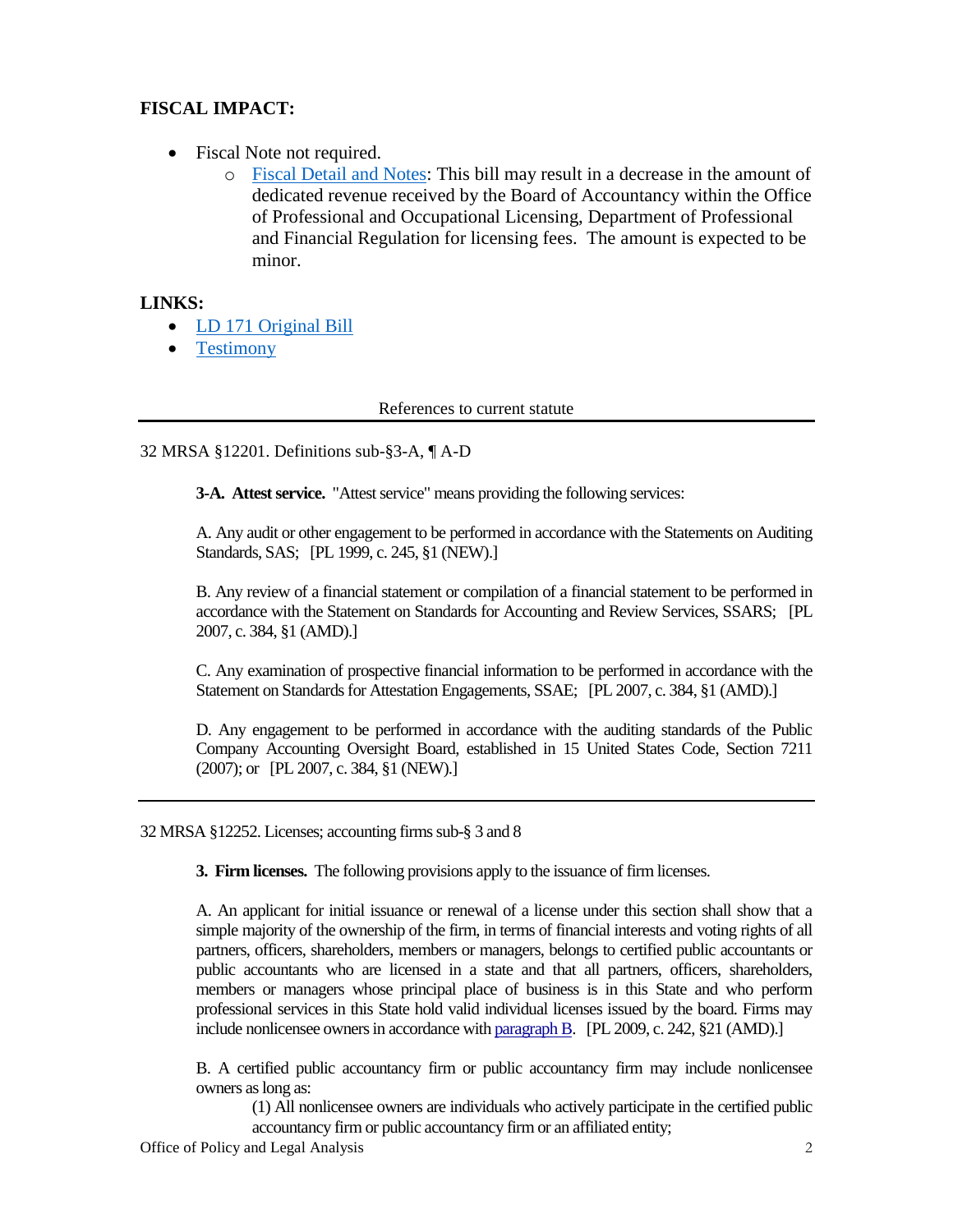(2) The firm complies with such other requirements as the board may impose by rule; and

(3) The firm designates an individual who is a licensee of this State or, in the case of a firm that must have a license pursuant to subsection 1, paragraph A, subparagraph (3), designates an individual who is a licensee of another state who meets the requirements set out in [section 12232, subsection 1](http://legislature.maine.gov/legis/statutes/32/title32sec12232.html) who is responsible for the proper licensure of the firm and identifies that individual who is a licensee to the board. [PL 2015, c. 110, §9 (AMD).]

**8. Peer review for certified public accountancy firms.** As a condition to the granting or renewal of licenses to certified public accountancy firms, each applicant that provides an attest service other than compilations must successfully participate in an approved peer review program. Participation in such a program is governed by the following.

A. A peer review must be completed within 18 months after the initial granting of the license. The firm must undergo a peer review every 3 years for as long as it provides an attest service other than compilations. [PL 2015, c. 110, §10 (AMD).]

B. A certified public accountancy firm that does not provide an attest service other than compilations is not required to undergo a peer review if the firm annually confirms in writing to the board that it does not provide an attest service other than compilations. A certified public accountancy firm that subsequently provides an attest service other than compilations must undergo a peer review within 18 months after the fiscal year end of the first attest services engagement other than compilations that it accepts. [PL 2015, c. 110, §10 (AMD).]

32 MRSA §12232. Practice without license on the basis of substantial equivalency

#### **§12232. Practice without license on the basis of substantial equivalency**

**1. Substantial equivalency.** An individual whose principal place of business is outside the State is presumed to have qualifications substantially equivalent to the State's requirements and has all the privileges of licensees of the State and may provide professional services in the State without the requirement to obtain a license under this section or to otherwise notify or register with the board or pay any fee if the individual:

A. Holds a valid license as a certified public accountant from a state that the board has verified to be in substantial equivalence with the certified public accountant licensure requirements of a national association of state boards of accountancy and standards promulgated by the American Institute of Certified Public Accountants; or [PL 2009, c. 242, §13 (NEW).]

B. Holds a valid license as a certified public accountant from a state that is not in substantial equivalence with the certified public accountant licensure requirements under paragraph A, but the board determines that the individual's certified public accountant qualifications are substantially equivalent to the certified public accountant licensure requirements of a national association of state boards of accountancy and standards promulgated by the American Institute of Certified Public Accountants. For purposes of this subsection, the board may exempt an individual who passed the Uniform Certified Public Accountant Examination and holds a valid license issued by any other state prior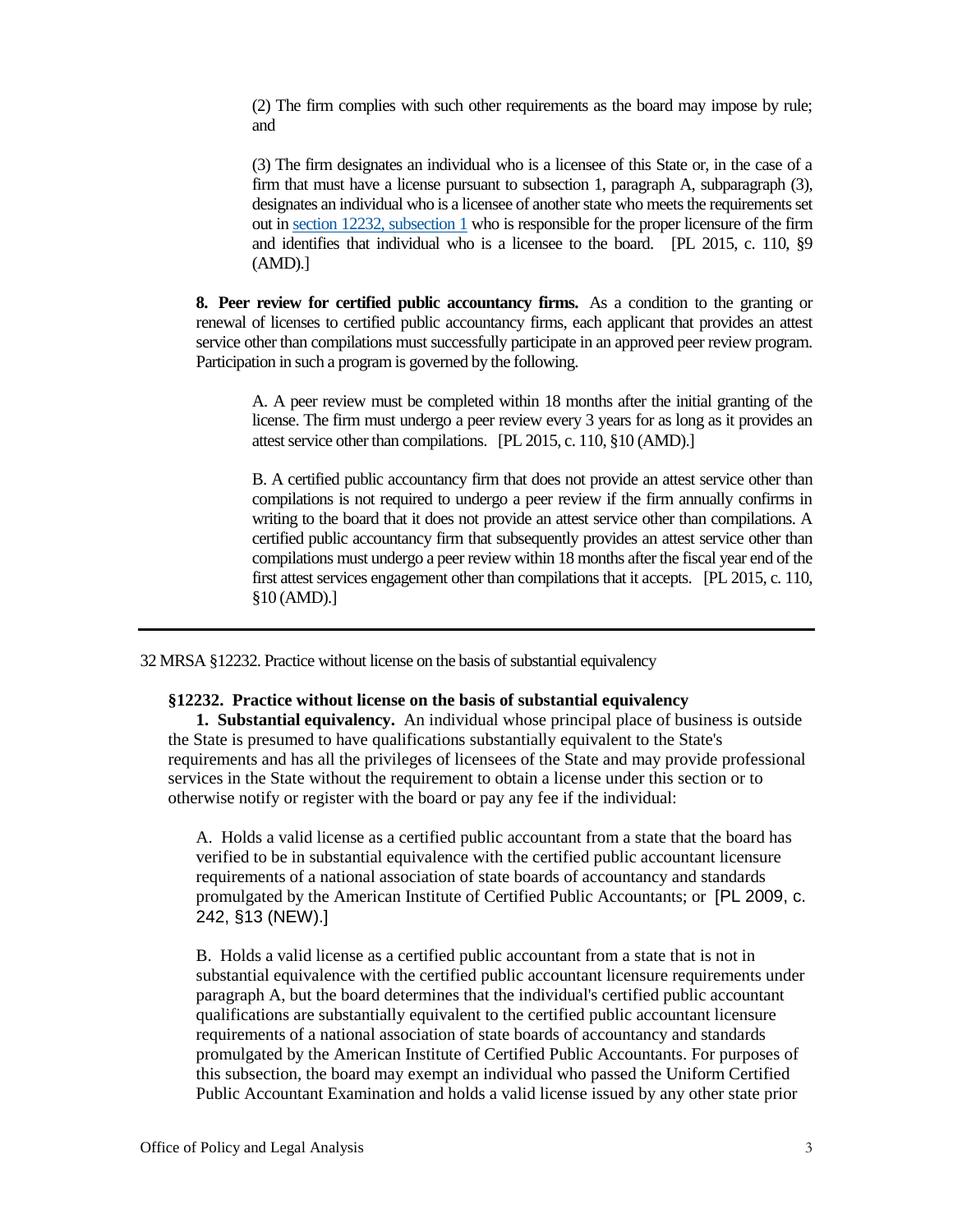to January 1, 2012 from the education requirement in section 12228, subsection 3, paragraph B. [PL 2009, c. 242, §13 (NEW).]

In determining substantial equivalence, the board may consult determinations and verifications from a national qualification appraisal service of a national association of state boards of accountancy.

[PL 2009, c. 242, §13 (NEW).]

**2. No notice or other submission required.** Notwithstanding any other provision of law, an individual who qualifies for licensure under this section may offer or render professional services in this State, whether in person or by mail, telephone or electronic means, and no notice or other submission may be required of any such individual. Such an individual is subject to subsection 3. [PL 2009, c. 242, §13 (NEW).]

**3. Conditions.** An individual licensee of another state exercising the practice privilege afforded under this section and the firm that employs that individual must consent, as a condition of the grant of the practice privilege:

A. To the personal and subject matter jurisdiction and disciplinary authority of the board; [PL 2009, c. 242, §13 (NEW).]

B. To comply with the provisions of this chapter and the board's rules; and [PL 2013, c. 217, Pt. K, §2 (AMD).]

C. To the stipulation that, in the event the license from the state of the individual's principal place of business is no longer valid, the individual will cease offering or rendering professional services in the State individually and on behalf of a firm. [PL 2013, c. 217, Pt. K, §3 (AMD).]

D. [PL 2013, c. 217, Pt. K, §4 (RP).] [PL 2013, c. 217, Pt. K, §§2-4 (AMD).]

**4. Additional services.** An individual who qualifies for the practice privilege under this section may perform any of the services listed in this subsection for any entity with its home office in the State as long as the individual does so through a firm that has obtained a license issued under section 12252:

A. A financial statement audit or other engagement to be performed in accordance with the Statements on Auditing Standards; [PL 2009, c. 242, §13 (NEW).]

B. An examination of prospective financial information to be performed in accordance with Statements on Standards for Attestation Engagements; or [PL 2009, c. 242, §13 (NEW).]

C. An engagement to be performed in accordance with auditing standards of the Public Company Accounting Oversight Board, established in 15 United States Code, Section 7211 (2007). [PL 2009, c. 242, §13 (NEW).]

[PL 2009, c. 242, §13 (NEW).] SECTION HISTORY PL 2009, c. 242, §13 (NEW). PL 2013, c. 217, Pt. K, §§2-4 (AMD).